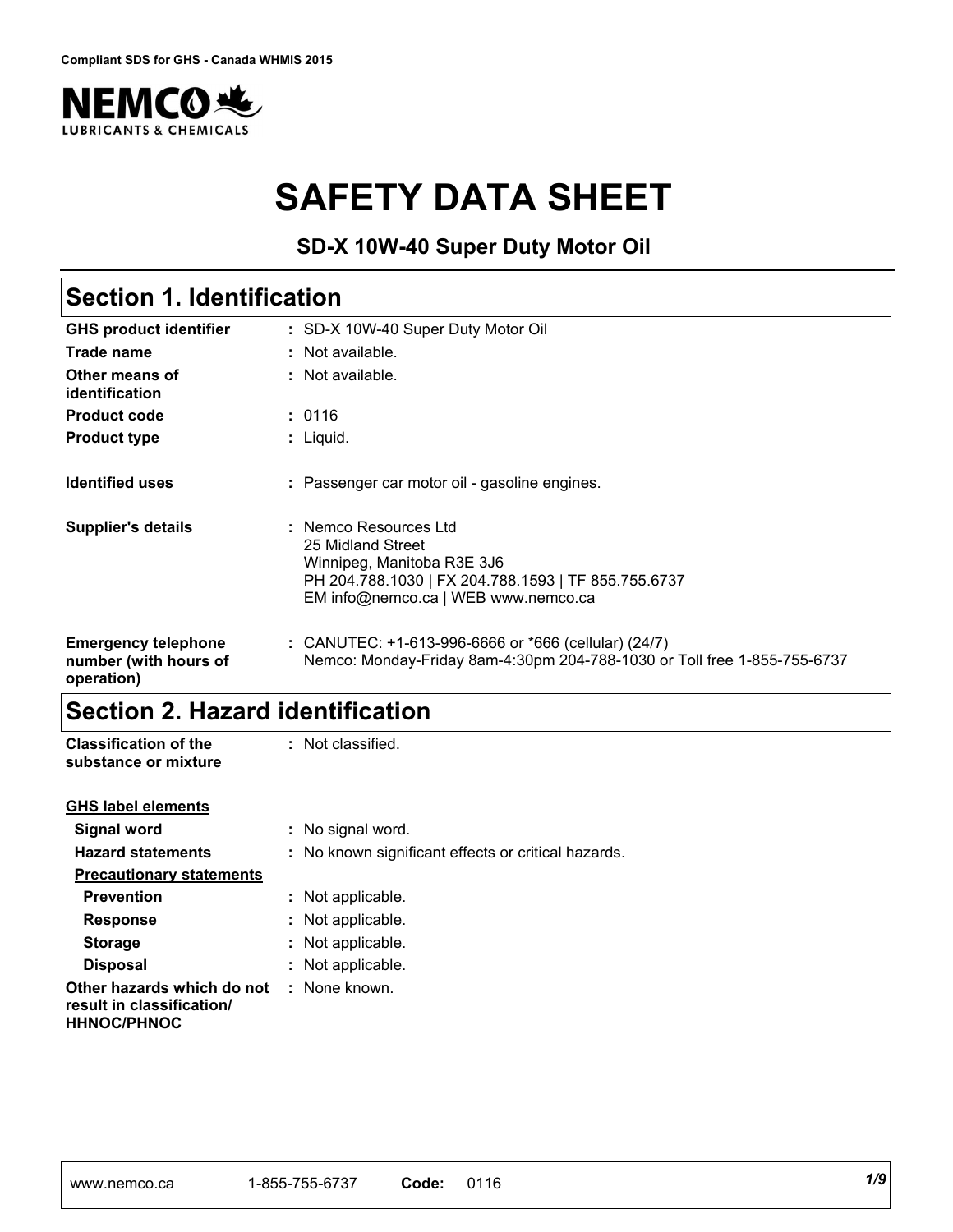

### **Section 3. Composition/information on ingredients**

| Substance/mixture | : Mixture        |
|-------------------|------------------|
| Other means of    | : Not available. |
| identification    |                  |

#### **CAS number/other identifiers**

| <b>CAS number</b>   | : Not applicable. |
|---------------------|-------------------|
| <b>Product code</b> | : 0116            |

| Ingredient name                                           | $\%$ (w/w) | <b>CAS number</b> |
|-----------------------------------------------------------|------------|-------------------|
| Distillates (petroleum), hydrotreated heavy paraffinic    | $1 - 5$    | 64742-54-7        |
| Distillates (petroleum), hydrotreated light paraffinic    | $1 - 5$    | 64742-55-8        |
| Distillates (petroleum), solvent-dewaxed heavy paraffinic | - 5        | 64742-65-0        |

**There are no additional ingredients present which, within the current knowledge of the supplier and in the concentrations applicable, are classified as hazardous to health or the environment and hence require reporting in this section.**

**Occupational exposure limits, if available, are listed in Section 8.**

### **Section 4. First-aid measures**

#### **Description of necessary first aid measures**

| Eye contact         | : Immediately flush eyes with plenty of water, occasionally lifting the upper and lower<br>eyelids. Check for and remove any contact lenses. Get medical attention if irritation<br>occurs.                                                                                                                                                               |
|---------------------|-----------------------------------------------------------------------------------------------------------------------------------------------------------------------------------------------------------------------------------------------------------------------------------------------------------------------------------------------------------|
| <b>Inhalation</b>   | : Remove victim to fresh air and keep at rest in a position comfortable for breathing.<br>Get medical attention if symptoms occur.                                                                                                                                                                                                                        |
| <b>Skin contact</b> | : Flush contaminated skin with plenty of water. Get medical attention if symptoms<br>occur.                                                                                                                                                                                                                                                               |
| Ingestion           | : Wash out mouth with water. Remove victim to fresh air and keep at rest in a<br>position comfortable for breathing. If material has been swallowed and the exposed<br>person is conscious, give small quantities of water to drink. Do not induce vomiting<br>unless directed to do so by medical personnel. Get medical attention if symptoms<br>occur. |

#### **Most important symptoms/effects, acute and delayed**

| <b>Potential acute health effects</b>                                                       |                                                                                                                                |  |  |
|---------------------------------------------------------------------------------------------|--------------------------------------------------------------------------------------------------------------------------------|--|--|
| Eye contact                                                                                 | : No known significant effects or critical hazards.                                                                            |  |  |
| <b>Inhalation</b>                                                                           | : No known significant effects or critical hazards.                                                                            |  |  |
| <b>Skin contact</b>                                                                         | : No known significant effects or critical hazards.                                                                            |  |  |
| Ingestion                                                                                   | : No known significant effects or critical hazards.                                                                            |  |  |
| <u>Over-exposure signs/symptoms</u>                                                         |                                                                                                                                |  |  |
| Eye contact                                                                                 | : No known significant effects or critical hazards.                                                                            |  |  |
| <b>Inhalation</b>                                                                           | : No known significant effects or critical hazards.                                                                            |  |  |
| <b>Skin contact</b>                                                                         | : No known significant effects or critical hazards.                                                                            |  |  |
| Ingestion                                                                                   | : No known significant effects or critical hazards.                                                                            |  |  |
| <u>Indication of immediate medical attention and special treatment needed, if necessary</u> |                                                                                                                                |  |  |
| Notes to physician                                                                          | : Treat symptomatically. Contact poison treatment specialist immediately if large<br>quantities have been ingested or inhaled. |  |  |
| <b>Specific treatments</b>                                                                  | : No specific treatment.                                                                                                       |  |  |
| <b>Protection of first-aiders</b>                                                           | : No action shall be taken involving any personal risk or without suitable training.                                           |  |  |
|                                                                                             |                                                                                                                                |  |  |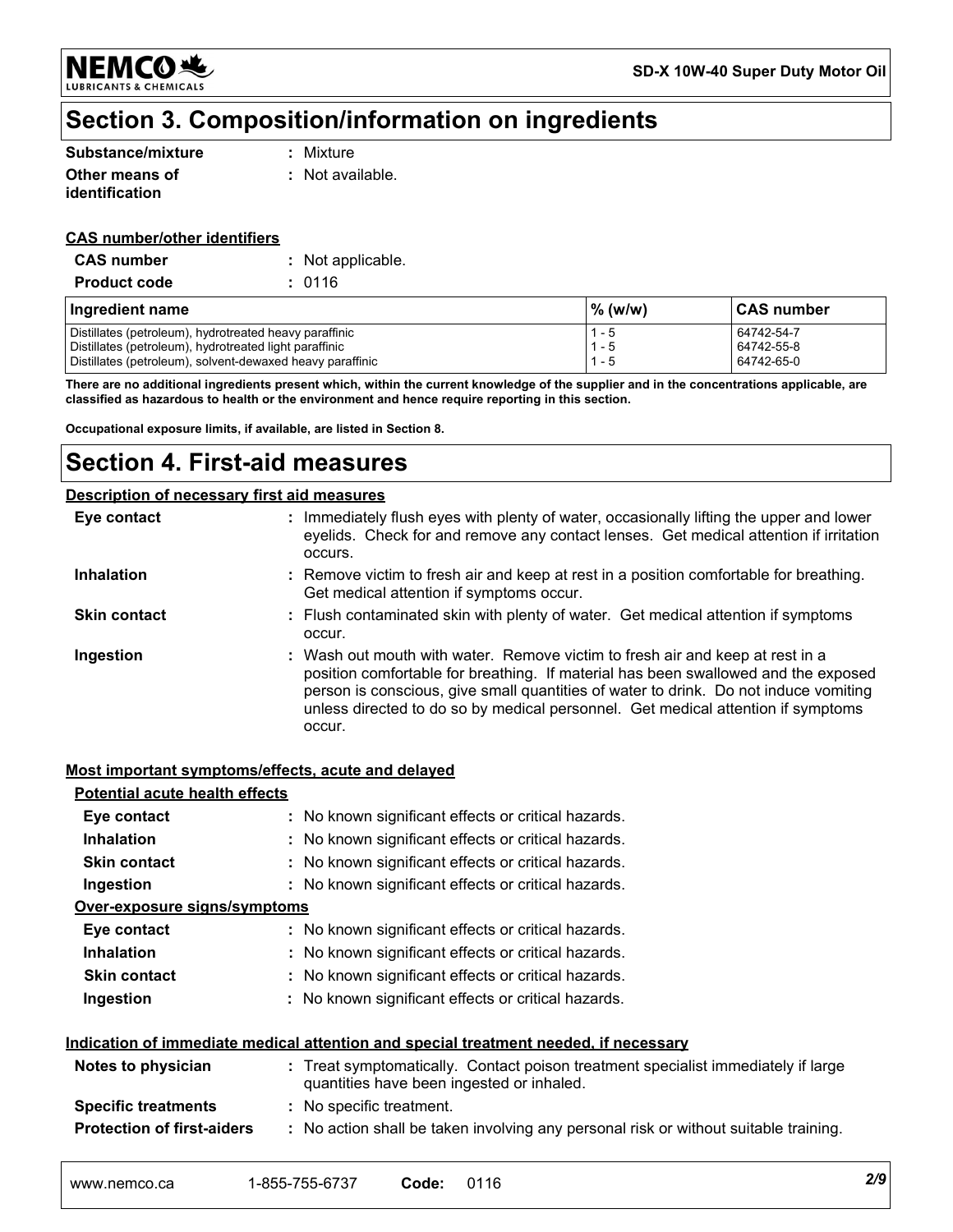

### **Section 4. First-aid measures**

**See toxicological information (Section 11)**

| <b>Section 5. Fire-fighting measures</b> |  |
|------------------------------------------|--|
|------------------------------------------|--|

| <b>Extinguishing media</b>                               |                                                                                                                                                                                                     |
|----------------------------------------------------------|-----------------------------------------------------------------------------------------------------------------------------------------------------------------------------------------------------|
| Suitable extinguishing<br>media                          | : Use an extinguishing agent suitable for the surrounding fire.                                                                                                                                     |
| Unsuitable extinguishing<br>media                        | : None known.                                                                                                                                                                                       |
| Specific hazards arising<br>from the chemical            | : In a fire or if heated, a pressure increase will occur and the container may burst.                                                                                                               |
| <b>Hazardous thermal</b><br>decomposition products       | : No specific data.                                                                                                                                                                                 |
| <b>Special protective actions</b><br>for fire-fighters   | : Promptly isolate the scene by removing all persons from the vicinity of the incident if<br>there is a fire. No action shall be taken involving any personal risk or without<br>suitable training. |
| <b>Special protective</b><br>equipment for fire-fighters | : Fire-fighters should wear appropriate protective equipment and self-contained<br>breathing apparatus (SCBA) with a full face-piece operated in positive pressure<br>mode.                         |

### **Section 6. Accidental release measures**

#### **Personal precautions, protective equipment and emergency procedures**

| For non-emergency<br>personnel   | : No action shall be taken involving any personal risk or without suitable training.<br>Evacuate surrounding areas. Keep unnecessary and unprotected personnel from<br>entering. Do not touch or walk through spilled material. Put on appropriate personal<br>protective equipment. |
|----------------------------------|--------------------------------------------------------------------------------------------------------------------------------------------------------------------------------------------------------------------------------------------------------------------------------------|
| For emergency responders         | If specialized clothing is required to deal with the spillage, take note of any<br>information in Section 8 on suitable and unsuitable materials. See also the<br>information in "For non-emergency personnel".                                                                      |
| <b>Environmental precautions</b> | : Avoid dispersal of spilled material and runoff and contact with soil, waterways,<br>drains and sewers. Inform the relevant authorities if the product has caused<br>environmental pollution (sewers, waterways, soil or air).                                                      |

#### **Methods and materials for containment and cleaning up**

Stop leak if without risk. Move containers from spill area. Prevent entry into sewers, **:** water courses, basements or confined areas. Wash spillages into an effluent treatment plant or proceed as follows. Contain and collect spillage with noncombustible, absorbent material e.g. sand, earth, vermiculite or diatomaceous earth and place in container for disposal according to local regulations (see Section 13). Dispose of via a licensed waste disposal contractor. Note: see Section 1 for emergency contact information and Section 13 for waste disposal. **Spill**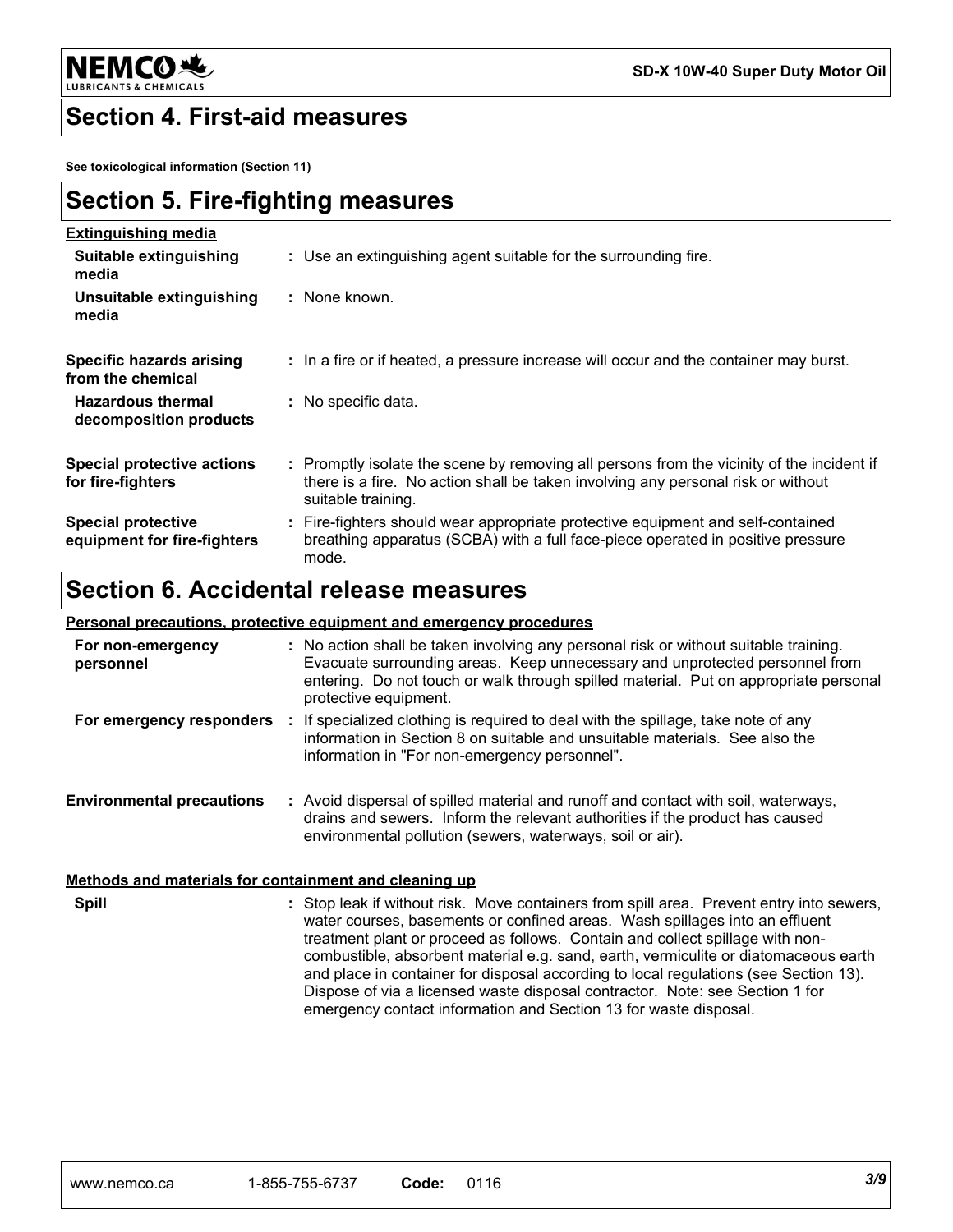

**SD-X 10W-40 Super Duty Motor Oil**

# **Section 7. Handling and storage**

| <b>Precautions for safe handling</b>                               |                                                                                                                                                                                                                                                                                                                                                                                                                                                                                                                                                                                    |
|--------------------------------------------------------------------|------------------------------------------------------------------------------------------------------------------------------------------------------------------------------------------------------------------------------------------------------------------------------------------------------------------------------------------------------------------------------------------------------------------------------------------------------------------------------------------------------------------------------------------------------------------------------------|
| <b>Protective measures</b>                                         | : Put on appropriate personal protective equipment (see Section 8).                                                                                                                                                                                                                                                                                                                                                                                                                                                                                                                |
| Advice on general<br>occupational hygiene                          | : Eating, drinking and smoking should be prohibited in areas where this material is<br>handled, stored and processed. Workers should wash hands and face before eating,<br>drinking and smoking. See also Section 8 for additional information on hygiene<br>measures. Remove contaminated clothing and protective equipment before entering<br>eating areas.                                                                                                                                                                                                                      |
| Conditions for safe storage,<br>including any<br>incompatibilities | : Store in accordance with local regulations. Store in original container protected from<br>direct sunlight in a dry, cool and well-ventilated area, away from incompatible<br>materials (see Section 10) and food and drink. Keep container tightly closed and<br>sealed until ready for use. Containers that have been opened must be carefully<br>resealed and kept upright to prevent leakage. Do not store in unlabeled containers.<br>Use appropriate containment to avoid environmental contamination. See Section 10<br>for incompatible materials before handling or use. |

## **Section 8. Exposure controls/personal protection**

#### **Control parameters**

#### **Occupational exposure limits**

| Ingredient name                                           | <b>Exposure limits</b>                                                                                                                                                                                                                                                                                    |
|-----------------------------------------------------------|-----------------------------------------------------------------------------------------------------------------------------------------------------------------------------------------------------------------------------------------------------------------------------------------------------------|
| Distillates (petroleum), hydrotreated heavy paraffinic    | CA Alberta Provincial (Canada, 4/2009).<br>8 hrs OEL: 5 mg/m <sup>3</sup> 8 hours. Form: Mist<br>15 min OEL: 10 mg/m <sup>3</sup> 15 minutes. Form: Mist<br>CA Quebec Provincial (Canada, 1/2014).<br>TWAEV: 5 mg/m <sup>3</sup> 8 hours. Form: Mist<br>STEV: 10 mg/m <sup>3</sup> 15 minutes. Form: Mist |
| Distillates (petroleum), hydrotreated light paraffinic    | CA Quebec Provincial (Canada, 1/2014).<br>TWAEV: 5 mg/m <sup>3</sup> 8 hours. Form: Mist<br>STEV: 10 mg/m <sup>3</sup> 15 minutes. Form: Mist<br>CA Alberta Provincial (Canada, 4/2009).<br>8 hrs OEL: 5 mg/m <sup>3</sup> 8 hours. Form: Mist<br>15 min OEL: 10 mg/m <sup>3</sup> 15 minutes. Form: Mist |
| Distillates (petroleum), solvent-dewaxed heavy paraffinic | CA Alberta Provincial (Canada, 4/2009).<br>8 hrs OEL: 5 mg/m <sup>3</sup> 8 hours. Form: Mist<br>15 min OEL: 10 mg/m <sup>3</sup> 15 minutes. Form: Mist<br>CA Quebec Provincial (Canada, 1/2014).<br>TWAEV: 5 mg/m <sup>3</sup> 8 hours. Form: Mist<br>STEV: 10 mg/m <sup>3</sup> 15 minutes. Form: Mist |

| Appropriate engineering<br>controls       | : Good general ventilation should be sufficient to control worker exposure to airborne<br>contaminants.                                                                                                                                                                                                                                                                                           |
|-------------------------------------------|---------------------------------------------------------------------------------------------------------------------------------------------------------------------------------------------------------------------------------------------------------------------------------------------------------------------------------------------------------------------------------------------------|
| <b>Environmental exposure</b><br>controls | : Emissions from ventilation or work process equipment should be checked to ensure<br>they comply with the requirements of environmental protection legislation.                                                                                                                                                                                                                                  |
| <b>Individual protection measures</b>     |                                                                                                                                                                                                                                                                                                                                                                                                   |
| <b>Hygiene measures</b>                   | : Wash hands, forearms and face thoroughly after handling chemical products, before<br>eating, smoking and using the lavatory and at the end of the working period.<br>Appropriate techniques should be used to remove potentially contaminated clothing.<br>Wash contaminated clothing before reusing. Ensure that eyewash stations and<br>safety showers are close to the workstation location. |
| <b>Eye/face protection</b>                | : Safety eyewear complying with an approved standard should be used when a risk<br>assessment indicates this is necessary to avoid exposure to liquid splashes, mists,<br>gases or dusts. If contact is possible, the following protection should be worn,<br>unless the assessment indicates a higher degree of protection: safety glasses with<br>side-shields.                                 |
| www.nemco.ca                              | 4/9<br>1-855-755-6737<br>0116<br>Code:                                                                                                                                                                                                                                                                                                                                                            |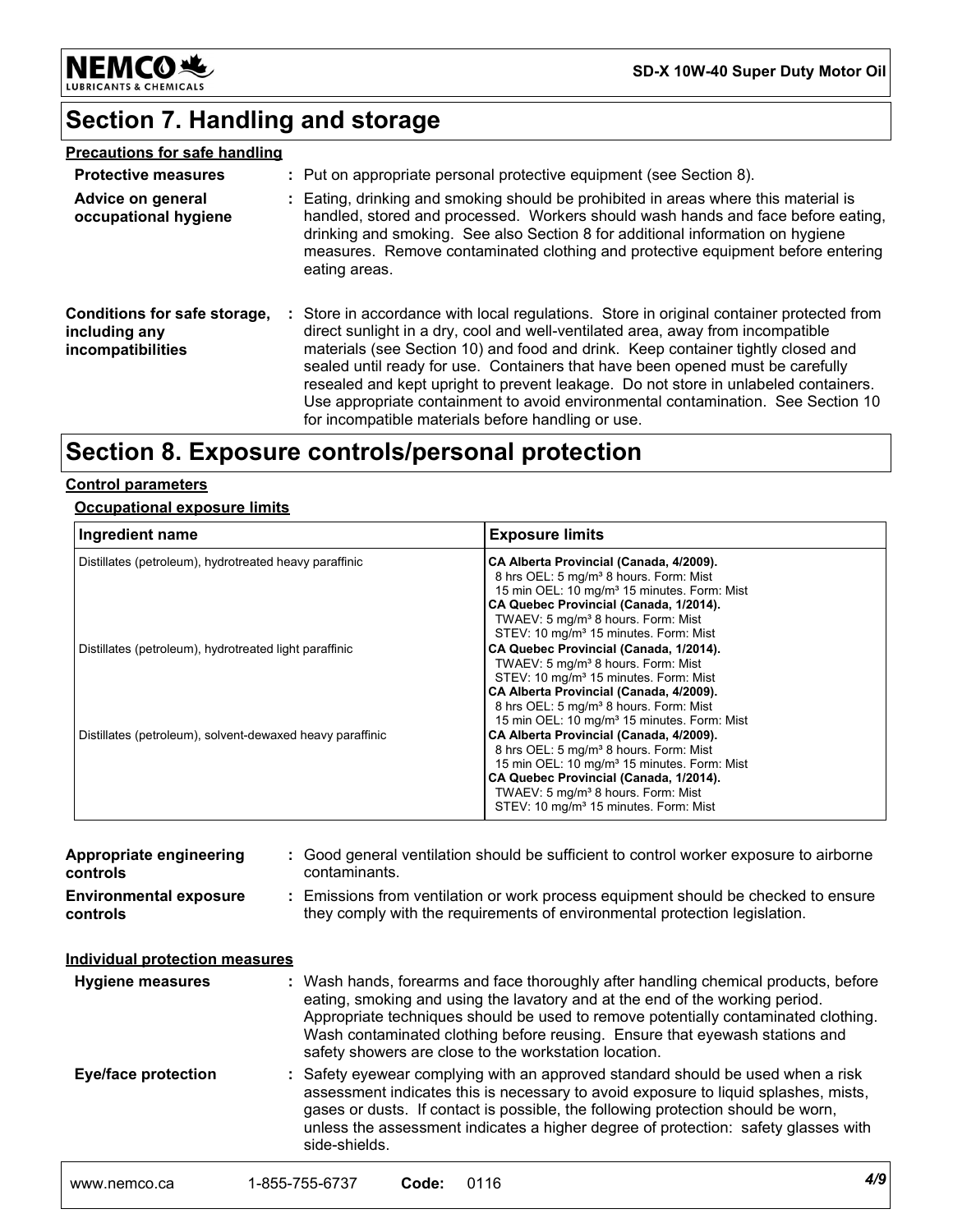# **Section 8. Exposure controls/personal protection**

| <b>Skin protection</b>        |                                                                                                                                                                                                                                                                                     |
|-------------------------------|-------------------------------------------------------------------------------------------------------------------------------------------------------------------------------------------------------------------------------------------------------------------------------------|
| <b>Hand protection</b>        | : Chemical-resistant, impervious gloves complying with an approved standard should<br>be worn at all times when handling chemical products if a risk assessment indicates<br>this is necessary.                                                                                     |
| <b>Body protection</b>        | : Personal protective equipment for the body should be selected based on the task<br>being performed and the risks involved and should be approved by a specialist<br>before handling this product.                                                                                 |
| Other skin protection         | : Appropriate footwear and any additional skin protection measures should be<br>selected based on the task being performed and the risks involved and should be<br>approved by a specialist before handling this product.                                                           |
| <b>Respiratory protection</b> | : Based on the hazard and potential for exposure, select a respirator that meets the<br>appropriate standard or certification. Respirators must be used according to a<br>respiratory protection program to ensure proper fitting, training, and other important<br>aspects of use. |

# **Section 9. Physical and chemical properties**

**Appearance**

**NEMCO头** 

& CHEMICALS

LUBRIC

| <u>Appearance</u>                                 |                                                                                     |
|---------------------------------------------------|-------------------------------------------------------------------------------------|
| <b>Physical state</b>                             | : Liquid.                                                                           |
| Color                                             | : Amber.                                                                            |
| Odor                                              | : Mild hydrocarbon.                                                                 |
| Odor threshold                                    | : Not available.                                                                    |
| рH                                                | : Not available.                                                                    |
| <b>Freezing point</b>                             | : $-36^{\circ}$ C (-32.8 $^{\circ}$ F)                                              |
| <b>Boiling point</b>                              | : Not available.                                                                    |
| <b>Flash point</b>                                | : Closed cup: $239^{\circ}$ C (462.2 $^{\circ}$ F)                                  |
| <b>Evaporation rate</b>                           | : Not available.                                                                    |
| Flammability (solid, gas)                         | : Not available.                                                                    |
| Lower and upper explosive<br>(flammable) limits   | : Not available.                                                                    |
| Vapor pressure                                    | : Not available.                                                                    |
| <b>Vapor density</b>                              | : Not available.                                                                    |
| <b>Relative density</b>                           | : 0.8953                                                                            |
| <b>Solubility</b>                                 | Insoluble in water.                                                                 |
| <b>Partition coefficient: n-</b><br>octanol/water | : Not available.                                                                    |
| <b>Auto-ignition temperature</b>                  | : Not available.                                                                    |
| <b>Decomposition temperature</b>                  | $:$ Not available.                                                                  |
| <b>Viscosity</b>                                  | : Kinematic: $14.5 \text{ cSt } (100^{\circ} \text{C})$<br>Kinematic: 97 cSt (40°C) |

# **Section 10. Stability and reactivity**

| <b>Reactivity</b>                            | : No specific test data related to reactivity available for this product or its ingredients. |
|----------------------------------------------|----------------------------------------------------------------------------------------------|
| <b>Chemical stability</b>                    | : The product is stable.                                                                     |
| <b>Possibility of hazardous</b><br>reactions | : Under normal conditions of storage and use, hazardous reactions will not occur.            |

| 5/9 | ' 16<br>11.<br>$\cdot$ | Code | 1-855-755-6737<br>'55-673. | www.nemco.ca |
|-----|------------------------|------|----------------------------|--------------|
|-----|------------------------|------|----------------------------|--------------|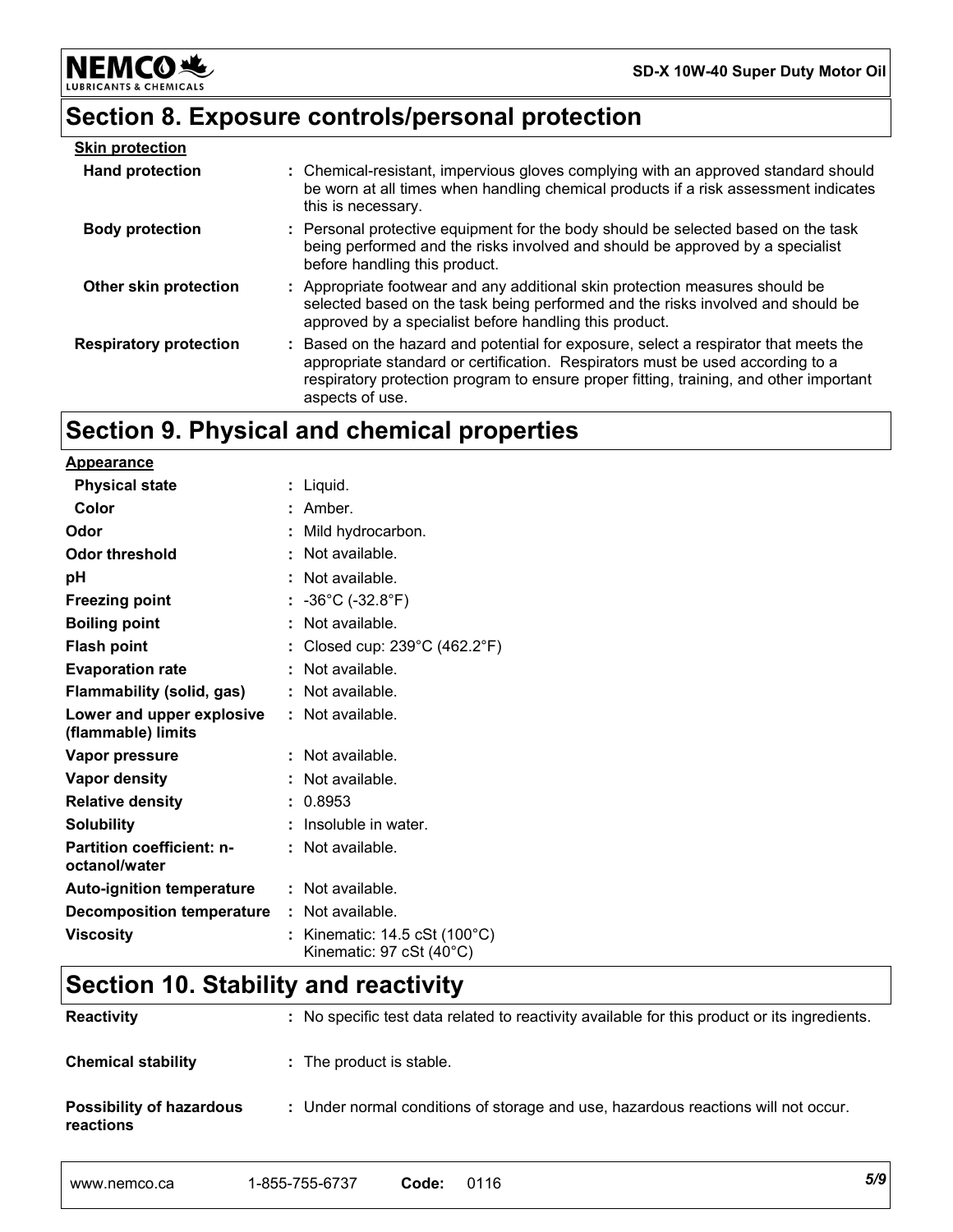

# **Section 10. Stability and reactivity**

| <b>Conditions to avoid</b>                 | : No specific data.                                                                                       |
|--------------------------------------------|-----------------------------------------------------------------------------------------------------------|
| Incompatible materials                     | : Reactive or incompatible with the following materials: oxidizing materials.                             |
| <b>Hazardous decomposition</b><br>products | : Under normal conditions of storage and use, hazardous decomposition products<br>should not be produced. |
|                                            |                                                                                                           |

### **Section 11. Toxicological information**

#### **Information on toxicological effects**

#### **Acute toxicity**

| <b>Product/ingredient name</b>                                                              | <b>Result</b> | <b>Species</b> | <b>Dose</b>            | <b>Exposure</b> |
|---------------------------------------------------------------------------------------------|---------------|----------------|------------------------|-----------------|
| Distillates (petroleum), hydrotreated   LC50 Inhalation Dusts and mists<br>light paraffinic |               | Rat            | 3900 mg/m <sup>3</sup> | 4 hours         |
| Distillates (petroleum), solvent-<br>dewaxed heavy paraffinic                               | LD50 Dermal   | Rabbit         | >5000 mg/kg            |                 |
|                                                                                             | LD50 Oral     | Rat            | >5000 mg/kg            |                 |

#### **Irritation/Corrosion**

There is no data available.

#### **Sensitization**

There is no data available.

#### **Mutagenicity**

There is no data available.

#### **Carcinogenicity**

#### **Classification**

| <b>Product/ingredient</b><br>⊺name                            | <b>OSHA IARC</b> | <b>NTP</b> | <b>ACGIH</b> | <b>EPA</b> | <b>NIOSH</b> |
|---------------------------------------------------------------|------------------|------------|--------------|------------|--------------|
| Distillates (petroleum), solvent-<br>dewaxed heavy paraffinic |                  |            | A4           |            |              |

#### **Reproductive toxicity**

There is no data available.

#### **Teratogenicity**

There is no data available.

#### **Specific target organ toxicity (single exposure)**

There is no data available.

#### **Specific target organ toxicity (repeated exposure)**

#### There is no data available.

#### **Aspiration hazard**

| <b>Name</b>                                               | l Result                              |
|-----------------------------------------------------------|---------------------------------------|
| Distillates (petroleum), hydrotreated heavy paraffinic    | <b>ASPIRATION HAZARD - Category 1</b> |
| Distillates (petroleum), hydrotreated light paraffinic    | <b>ASPIRATION HAZARD - Category 1</b> |
| Distillates (petroleum), solvent-dewaxed heavy paraffinic | <b>ASPIRATION HAZARD - Category 1</b> |

#### **Information on the likely routes of exposure**

**:** Dermal contact. Eye contact. Inhalation. Ingestion.

## **Potential acute health effects**

**Eye contact :** No known significant effects or critical hazards.

| www.nemco.ca | 1-855-755-6737 | Code | 0116 | 6/9 |  |
|--------------|----------------|------|------|-----|--|
|--------------|----------------|------|------|-----|--|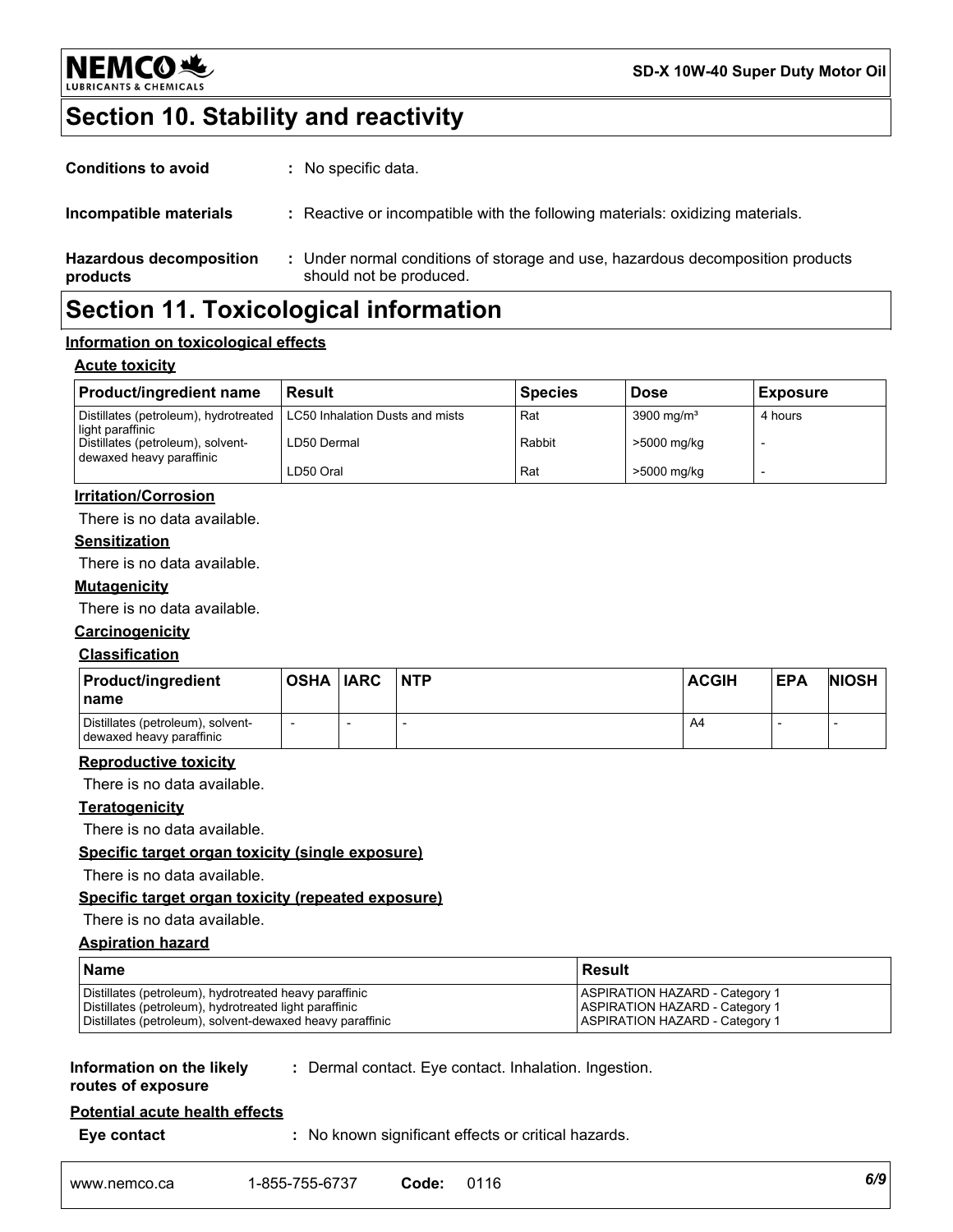NEMCO

**SD-X 10W-40 Super Duty Motor Oil**

# **Section 11. Toxicological information**

| <b>Inhalation</b>                       | : No known significant effects or critical hazards.                                      |
|-----------------------------------------|------------------------------------------------------------------------------------------|
| <b>Skin contact</b>                     | : No known significant effects or critical hazards.                                      |
| Ingestion                               | No known significant effects or critical hazards.                                        |
|                                         |                                                                                          |
|                                         | Symptoms related to the physical, chemical and toxicological characteristics             |
| Eye contact                             | : No known significant effects or critical hazards.                                      |
| <b>Inhalation</b>                       | : No known significant effects or critical hazards.                                      |
| <b>Skin contact</b>                     | No known significant effects or critical hazards.                                        |
| Ingestion                               | : No known significant effects or critical hazards.                                      |
|                                         |                                                                                          |
|                                         | Delayed and immediate effects and also chronic effects from short and long term exposure |
| <b>Short term exposure</b>              |                                                                                          |
| <b>Potential immediate</b>              | : No known significant effects or critical hazards.                                      |
| effects                                 |                                                                                          |
| <b>Potential delayed effects</b>        | : No known significant effects or critical hazards.                                      |
| Long term exposure                      |                                                                                          |
| <b>Potential immediate</b>              | : No known significant effects or critical hazards.                                      |
| effects                                 |                                                                                          |
| <b>Potential delayed effects</b>        | : No known significant effects or critical hazards.                                      |
| <b>Potential chronic health effects</b> |                                                                                          |
| General                                 | : No known significant effects or critical hazards.                                      |
| Carcinogenicity                         | No known significant effects or critical hazards.                                        |
| <b>Mutagenicity</b>                     | : No known significant effects or critical hazards.                                      |
| Teratogenicity                          | : No known significant effects or critical hazards.                                      |
| <b>Developmental effects</b>            | : No known significant effects or critical hazards.                                      |
| <b>Fertility effects</b>                | : No known significant effects or critical hazards.                                      |

#### **Numerical measures of toxicity**

#### **Acute toxicity estimates**

| <b>Route</b> | <b>ATE value</b> |
|--------------|------------------|
| Oral         | 41666.7 mg/kg    |

# **Section 12. Ecological information**

#### **Toxicity**

There is no data available.

#### **Persistence and degradability**

There is no data available.

#### **Bioaccumulative potential**

There is no data available.

#### **Mobility in soil**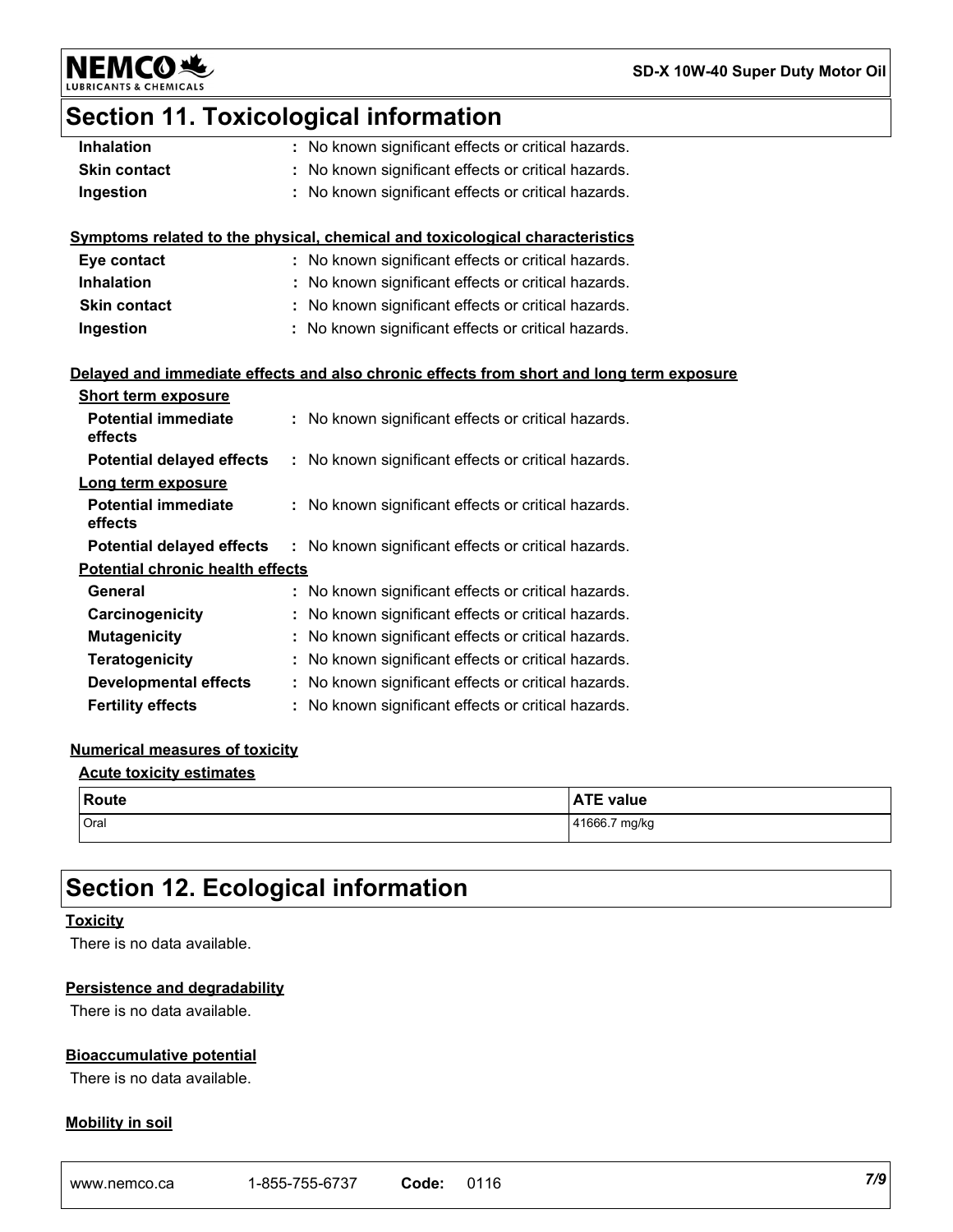

**SD-X 10W-40 Super Duty Motor Oil**

### **Section 12. Ecological information**

**Soil/water partition coefficient (KOC)**

**:** There is no data available.

#### **Other adverse effects :** No known significant effects or critical hazards.

### **Section 13. Disposal considerations**

The generation of waste should be avoided or minimized wherever possible. Disposal of this product, solutions and any by-products should comply with the requirements of environmental protection and waste disposal legislation and any regional local authority requirements. Dispose of surplus and non-recyclable products via a licensed waste disposal contractor. Waste should not be disposed of untreated to the sewer unless fully compliant with the requirements of all authorities with jurisdiction. Waste packaging should be recycled. Incineration or landfill should only be considered when recycling is not feasible. This material and its container must be disposed of in a safe way. Empty containers or liners may retain some product residues. Avoid dispersal of spilled material and runoff and contact with soil, waterways, drains and sewers. **Disposal methods :**

### **Section 14. Transport information**

|                                      | <b>TDG Classification</b> | <b>IMDG</b>    | <b>IATA</b>              |
|--------------------------------------|---------------------------|----------------|--------------------------|
| <b>UN number</b>                     | Not regulated.            | Not regulated. | Not regulated.           |
| <b>UN proper</b><br>shipping name    |                           |                |                          |
| <b>Transport</b><br>hazard class(es) |                           |                | $\overline{\phantom{a}}$ |
| <b>Packing group</b>                 |                           |                | $\overline{\phantom{a}}$ |
| <b>Environmental</b><br>hazards      | No.                       | No.            | No.                      |
| <b>Additional</b><br>information     |                           |                | $\overline{\phantom{a}}$ |

**AERG :** Not applicable

**Special precautions for user : Transport within user's premises:** always transport in closed containers that are upright and secure. Ensure that persons transporting the product know what to do in the event of an accident or spillage.

## **Section 15. Regulatory information**

| <b>Canadian lists</b>        |                                          |  |  |  |  |
|------------------------------|------------------------------------------|--|--|--|--|
| <b>Canadian NPRI</b>         | : None of the components are listed.     |  |  |  |  |
| <b>CEPA Toxic substances</b> | : None of the components are listed.     |  |  |  |  |
| <b>Canada inventory</b>      | : All components are listed or exempted. |  |  |  |  |